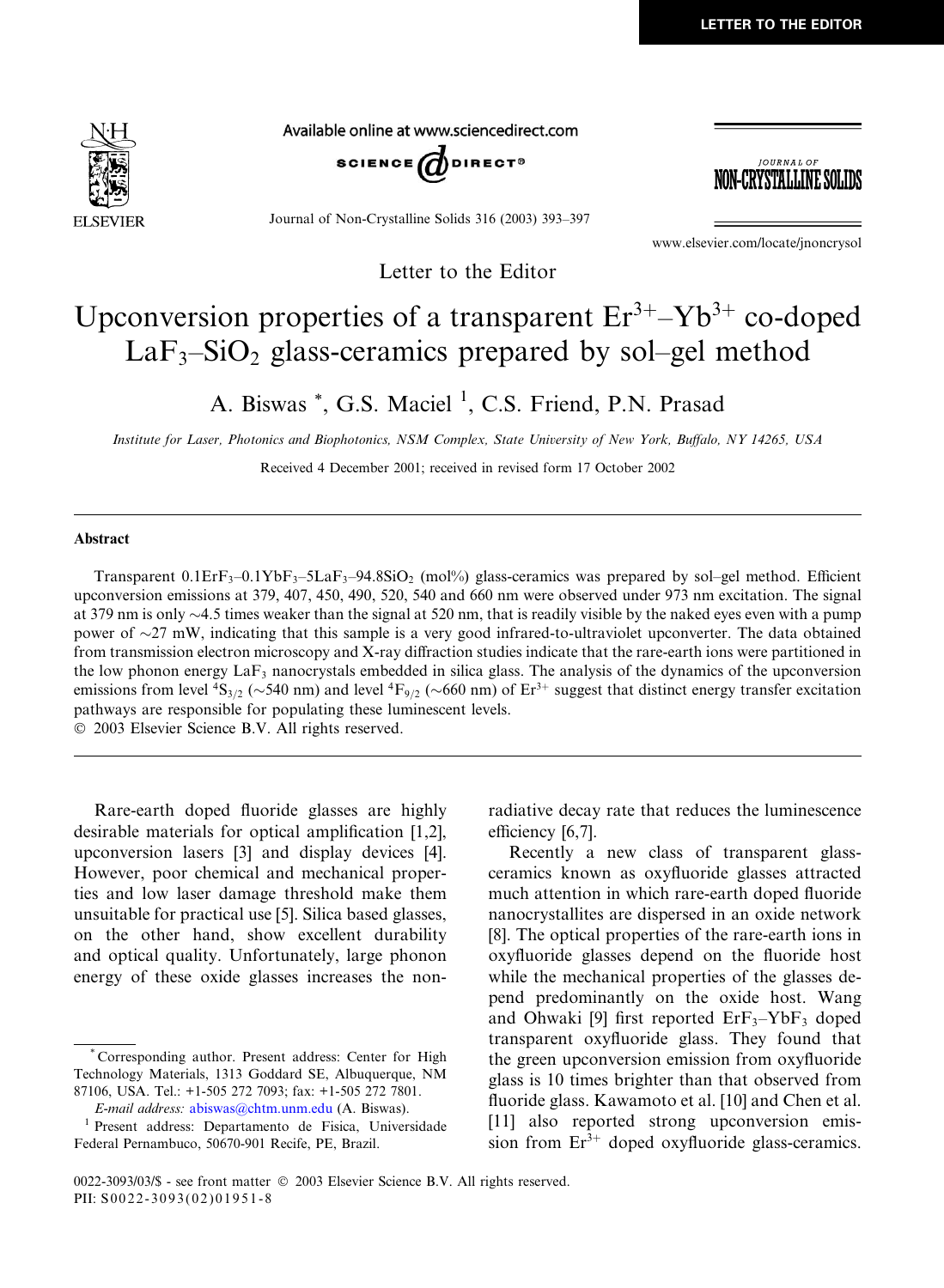Transparent  $LaF<sub>3</sub>$  glass-ceramics doped with rareearth ions was found to be the most important class of oxyfluoride glasses [12]. Rare-earth doped lanthanum halide powders prepared by a sol–gel method coupled with HF reaction atmosphere were found to be highly efficient emitter at  $1.3 \mu m$ [13]. In this letter we report optical properties of  $Er<sup>3+</sup>$  in transparent LaF<sub>3</sub>–SiO<sub>2</sub> ceramics prepared by a sol–gel method.We show that the infraredto-ultraviolet upconversion efficiency is very high, indicating the potential of this material as a UV laser source for optical data storage and compact disk industry.

The glass-ceramics with composition of  $0.1E$ rF<sub>3</sub>– $0.1YbF_3$ – $5LaF_3$ – $94.8SiO_2$  (mol%) were prepared using acid hydrolysis of tetraethylorthosilicate (TEOS). Fluorination was carried out in situ similar to that has been reported by Fujihara et al.[14].In brief, TEOS, diluted with equal volume of ethyl alcohol was hydrolyzed with water. Acetic acid was used as catalyst.The molar ratio of TEOS:H<sub>2</sub>O:CH<sub>3</sub>COOH was 1:10:0.5. The metal ions were used as their acetate salts. Separately, required amounts of dopant salts were dissolved completely in  $CF_3COOH$  so that the molar ratio of  $M^{3+}$  (where  $M = Er^{3+}$ ,  $Yb^{3+}$  and  $La^{3+}$ ) to  $F^{-}$ ions was 1:10. A small amount of water was used to speed up the dissolving process [14].Finally, the salts solution was slowly mixed with TEOS sol with stirring and a homogeneous clear mixture was obtained.The resultant clear sol was then poured into petri dishes and covered with plastic sheets and allowed to form gels at room temperature. The gels were aged for 2 weeks at room temperature and finally dried in steps at different temperatures (40–70 °C) for 1 week in a temperature-controlled oven.The dried gels, which were slightly translucent in nature, were then heattreated to 1000  $\mathrm{^{\circ}C}$  in air with different heating rate and allowed to furnace cool using a programmable temperature controller.The heating rate and soaking time at 1000  $^{\circ}$ C were the most important parameters to obtain clear glass-ceramics.A faster heating rate and soaking time exceeding 5 min failed to yield clear sample. The samples densified with a heating rate of  $75 \text{ °C/h}$  without any soaking at 1000  $\degree$ C were transparent. Fig. 1 shows the picture of a representative sample densified at



Fig.1.Photograph of a glass-ceramics sample densified at  $1000 °C$ .

1000 °C. The linear optical absorption (LOA) spectra of the polished samples were recorded with a spectrophotometer.The excitation source used to generate upconverted luminescence was an unfocused 800 mW single mode diode laser emitting at the near-infrared (973 nm). The UV–VIS fluorescence signals were recorded on a spectrofluorophotometer while the near-infrared fluorescence was measured using a monochromator coupled with an InGaAs detector. All the measurements were performed at room temperature.

The sample structural analysis was studied with transmission electron microscopy (TEM) and X-ray diffraction (XRD).

The LOA spectrum of the sample in the wavelength range of 250–1800 nm is shown in Fig.2. The absorption peaks are characteristic of 4f–4f electronic transitions of  $Er^{3+}$  and  $Yb^{3+}$  ions, being similar to that have been reported for  $Er^{3+}$  ions in



Fig.2. Optical absorption spectrum of the glass-ceramics sample co-doped with  $Yb^{3+}$  (0.1 mol%) and  $Er^{3+}$  (0.1 mol%).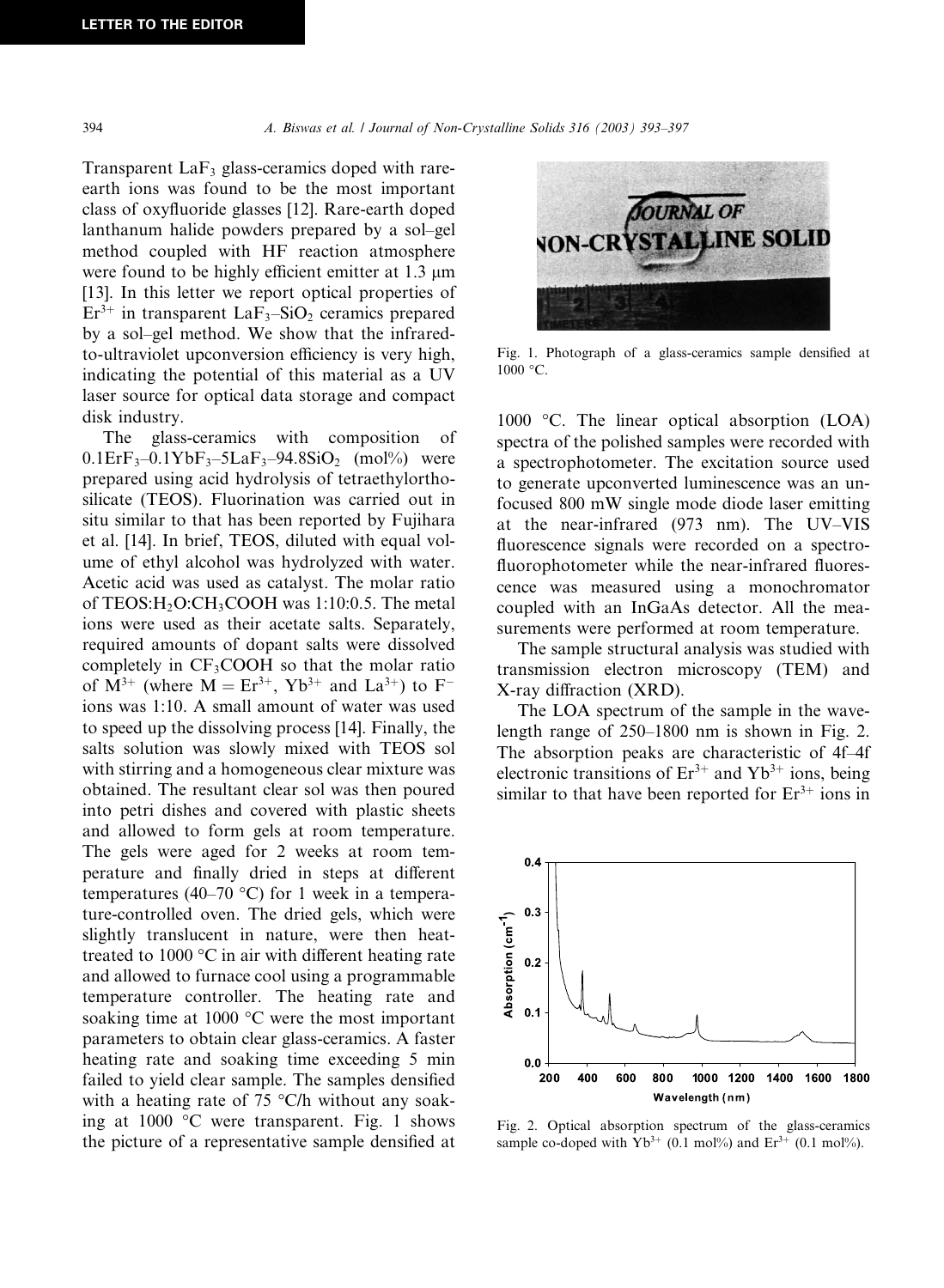

Fig.3.Upconversion spectrum of the glass-ceramics excited with 973 nm laser diode (inset: magnified spectrum in the wavelength range of 430–500 nm).

oxyfluoride and other host materials  $[2,11]$ . Fig. 3 shows the upconversion spectrum of the sample in the wavelength range of 350–700 nm. Several peaks in the UV and VIS region have been observed correspond to transition of  $Er^{3+}$  ions from excited states to the ground state [15]. The peaks at 379, 407, 450, 489, 520, 540 and 660 nm are due to transitions  ${}^4G_{11/2} \rightarrow {}^4I_{15/2}$ ,  ${}^2H_{9/2} \rightarrow {}^4I_{15/2}$ ,  ${}^4F_{5/2} \rightarrow$  ${}^{4}I_{15/2}, {}^{4}F_{7/2} \rightarrow {}^{4}I_{15/2}, {}^{2}H_{11/2} \rightarrow {}^{4}I_{15/2}, {}^{4}S_{3/2} \rightarrow {}^{4}I_{15/2},$ and  ${}^{4}F_{9/2} \rightarrow {}^{4}I_{15/2}$ , respectively. The green emission peaked at 540 nm is very strong, being easily detected with naked eye even with  $\sim$ 27 mW of pump power. Note that the signal at 407 nm is the same order of magnitude as the signal at 520 nm. This was also observed in  $SiO<sub>2</sub>–AlO<sub>1.5</sub>–PbF<sub>2</sub>–$ CdF<sub>2</sub> glass-ceramic doped with  $Yb^{3+}$  and  $Er^{3+}$ [11]. The intensity of the signal at 379 nm, on the other hand, is much more stronger in our glassceramic, with our intensity ratio [520 nm]/[379 nm]  $\sim$ 4.5, while for the sample of Ref. [11], this ratio is larger than  $10<sup>3</sup>$ .

Upconversion emission from  $Er^{3+}/Yb^{3+}$  codoped matrix under 973 nm excitation is due to the resonant energy transfer from  $Yb^{3+}$  to  $Er^{3+}$  ions [16]. The multi-phonon relaxation rate of upconverted emissions is very sensitive to the phonon energy of the host matrix [17] and, thus, efficient upconversion is observed primarily in matrices with phonon of low cut-off energy (below 1000 cm<sup>-1</sup>). The emissions from  ${}^{4}F_J$  states, i.e. the bands at 450 and 490 nm, are hardly observed in

high-phonon energy matrices. The energy gap to the next lower levels from these  ${}^4F_J$  levels is in the range  $1000-1500$  cm<sup>-1</sup>. Therefore, de-excitation via multi-phonon relaxation to lower energy state is very likely to occur even in some non-oxide glasses. The presence of emission from  ${}^{4}F_J$  levels in the present glass-ceramics is remarkable and indicates that the  $Er^{3+}$  ions are present in a local environment of very low phonon energy.  $LaF<sub>3</sub>$  has a cut-off phonon energy of 350  $cm^{-1}$  compared to 1100  $cm^{-1}$  of silica and therefore the  $Er^{3+}$  and  $Yb^{3+}$  ions in the glass-ceramics of study are expected to be confined in  $LaF<sub>3</sub>$  nanocrystallites rather than in a silica environment. Fig. 4 shows the TEM image of our glass-ceramics.The clusters of LaF<sub>3</sub> with average size of  $10-20$  nm are clearly visible as black spots.Electron diffraction pattern taken from one of these clusters indicates that these are crystalline in nature.This result is further supported by the XRD spectrum of the densified sample shown in Fig. 5. A broad diffraction pattern characteristic of the silica glass superimposed with sharp lines is observed. The diffraction peaks match with hexagonal  $LaF_3$ , similar to that which was observed by others [12].



Fig.4.TEM picture of the sample showing crystalline precipitates.The inset shows the electron diffraction pattern obtained from the precipitated region.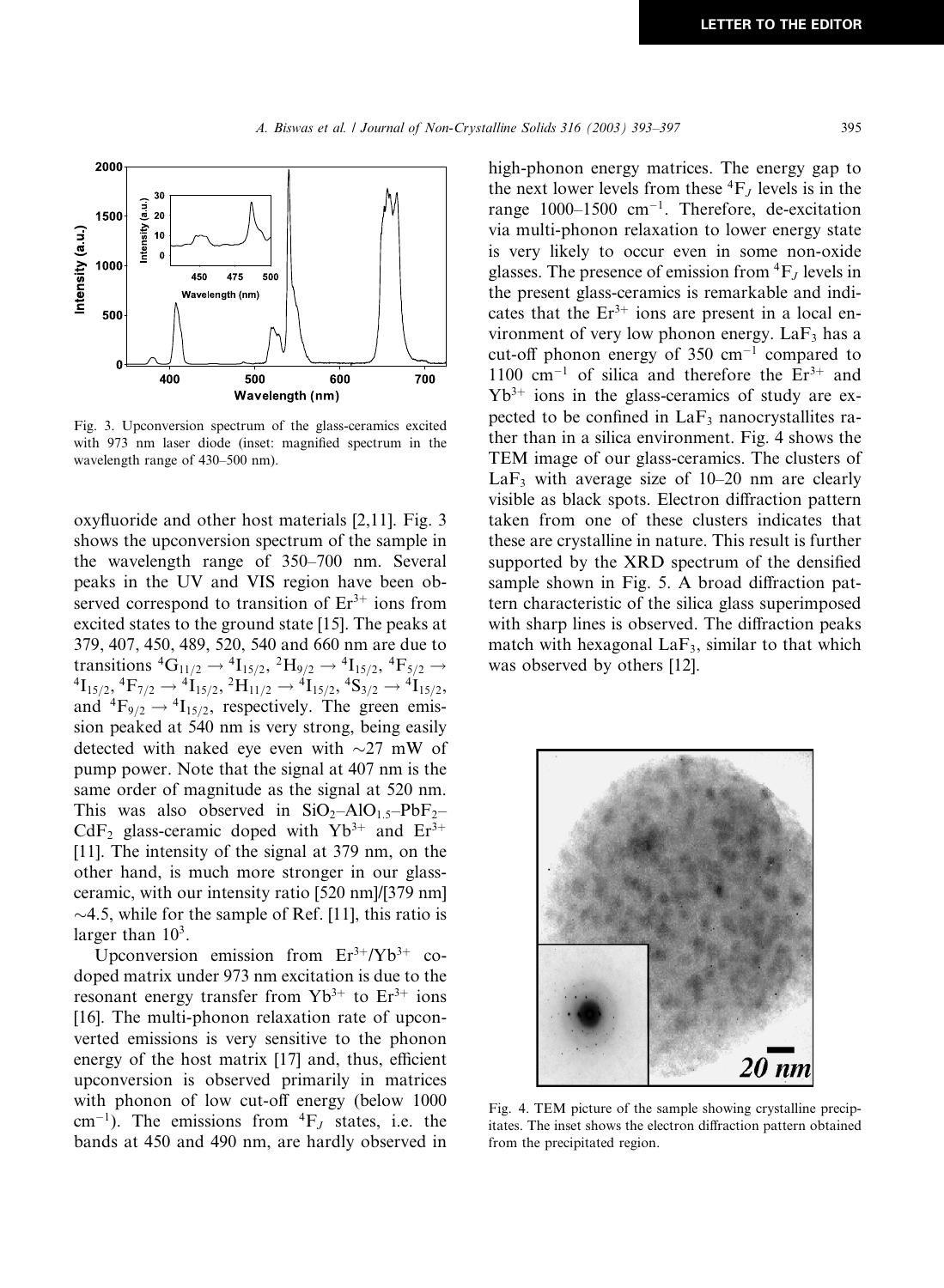

Fig. 5. XRD pattern of the glass-ceramics samples.

To measure the temporal characteristics of the stronger upconverted signals (green and red) the laser beam was chopped and the fluorescence dynamics was monitored with a time resolution better than 0.5 ms. The resolution was obtained by the decay time of the scattered light from the laser.The rise and decay times were obtained using single exponential fit of the data using standard commercial software.The rise and decay times of green  $(\sim)540$  nm) and red ( $\sim$ 660 nm) lines are given in Table 1.As can be seen from the table, the decay time for the green line was limited by the resolution of the instrument.However, it is clear that both rise and decay times are longer for red than green line, which indicate different pathways of these emissions.There are basically two different channels to populate  ${}^{4}S_{3/2}$  level: (a) Resonant energy transfer processes from a pair of excited  $Yb^{3+}$  ions to  $\text{Er}^{3+}: {}^{2}F_{5/2}(Yb^{3+}) + {}^{2}F_{5/2}(Yb^{3+}) + {}^{4}I_{15/2}(\text{Er}^{3+}) \rightarrow$  ${}^{2}F_{7/2}(Yb^{3+})+{}^{2}F_{7/2}(Yb^{3+})+{}^{4}F_{7/2}(Er^{3+})$ . Green emission is obtained when the excited  $Er<sup>3+</sup>$  ions relax from state  ${}^{4}F_{7/2}$  to  ${}^{4}S_{3/2}$ . (b) Energy transfer from an excited  $Yb^{3+}$  ion to  $Er^{3+}$  (populated at level  ${}^{4}I_{11/2}$ ) followed by energy transfer between

Table 1 Rise and decay times of the emission lines

| Emission wave-<br>length (nm) | Rise time (ms)  | Decay time<br>(ms) |
|-------------------------------|-----------------|--------------------|
| 540                           | $2.30 \pm 0.03$ | $0.54 + 0.03$      |
| 660                           | $3.20 + 0.01$   | $1.28 + 0.00$      |

two excited neighboring  $Er^{3+}$  ions at level  $^{4}I_{11/2}$  in which the acceptor ion is excited to  ${}^{4}F_{7/2}$  level while the donor de-excited to  ${}^{4}I_{15/2}$ . The excited state absorption is less probable than  $Yb^{3+} - Er^{3+}$  energy transfer channel.This is because the ground state absorption of  $Yb^{3+}$  is larger than that of  $Er^{3+}$  and high doping level of  $Er^{3+}$  favors energy transfer between the neighboring atoms [18]. In our sample the molar concentration ratio of  $Yb^{3+}$ : $Er^{3+}$  ions is 1:1.Thus we believe that the second channel is more likely than the first channel, where the optimum ratio should be 2:1. In the case of phosphate glasses, significant energy transfer from  $Yb^{3+}$  to  $Er<sup>3+</sup>$  ions was detected at the concentration ratio of 1:1 [19].However, to get a better insight a concentration study is necessary (i.e. varying  $Yb^{3+}$ concentration while keeping the  $Er^{3+}$  concentration fixed) which is beyond the scope of the present work.For the red fluorescence, there are basically two channels of excitation as well.(a) Relaxation of population from level  ${}^{4}S_{3/2}$  to level  ${}^{4}F_{9/2}$ ; and (b) energy transfer upconversion via  ${}^{2}F_{5/2}(Yb^{3+}) +$  ${}^{4}I_{13/2}(Er^{3+}) \rightarrow {}^{2}F_{7/2}(Yb^{3+}) + {}^{4}F_{9/2}(Er^{3+})$ . Table 1 shows that the decay time of population at  ${}^{4}S_{3/2}$  is short ( $\leq 540$  µs) and therefore the decay rate  ${}^{4}S_{3/2} \rightarrow {}^{4}F_{9/2}$  must be that fast. This cannot explain the longer rise time of population at level  ${}^{4}F_{9/2}$  (see Table 1). Therefore, the most likely channel of populating level  ${}^{4}F_{9/2}$  should be through energy transfer from excited  $Yb^{3+}$  to excited  $Er^{3+}$  after relaxation from level  ${}^{4}I_{11/2}$  to level  ${}^{4}I_{13/2}$  takes place.This is reasonable because the lifetime of level  ${}^{4}I_{11/2}$  is of a few milliseconds [20] and therefore the population loading at  ${}^{4}F_{9/2}$  must be slower compared to that of level  ${}^{4}S_{3/2}$ .

Emission at 1300 nm due to <sup>1</sup>G<sub>4</sub>  $\rightarrow$  <sup>3</sup>H<sub>5</sub> transition of  $Pr^{3+}$  has been reported in oxyfluoride glass [21] and it was argued that these glasses could replace ZBLAN in optical communication.Infrared downconversion emission was also observed in our sample. The fluorescence spectrum is shown in Fig. 6.in the wavelength range of 1400–1700 nm.The spectrum shows a broad emission with a peak at 1528 nm similar to that has been observed previously in oxyfluoride host, and it represents the  ${}^{4}I_{13/2} \rightarrow {}^{4}I_{15/2}$  transition. The full width at half maximum of the  $1.5 \mu m$  emission band is 54 nm, which is significantly larger than that observed in